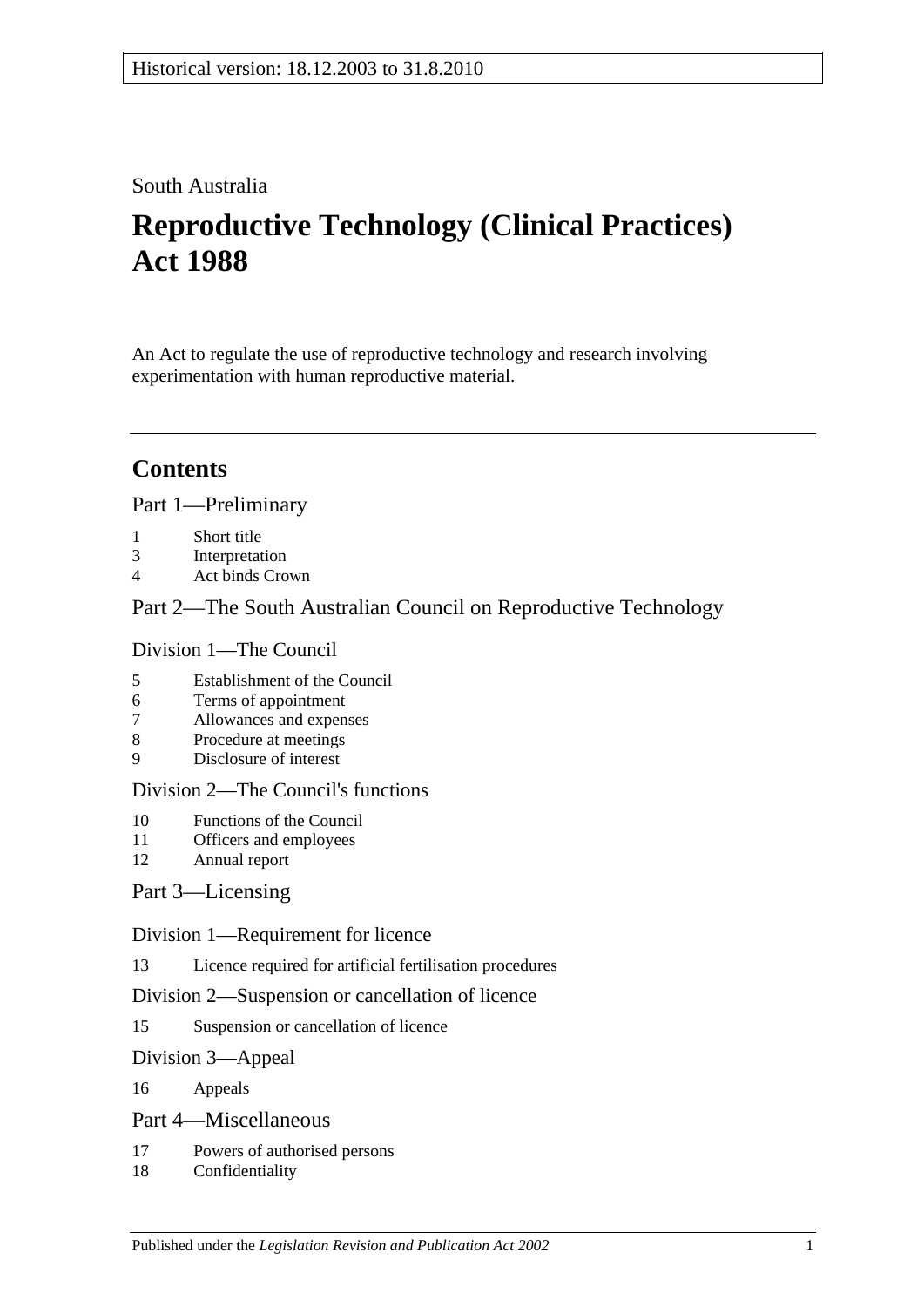**Reproductive Technology (Clinical Practices) Act 1988—18.12.2003 to 31.8.2010 Contents** 

19 [Delegation](#page-8-1) 20 [Regulations](#page-9-0)

[Schedule—Transitional provision](#page-9-1)

[Legislative history](#page-10-0)

#### <span id="page-1-0"></span>**The Parliament of South Australia enacts as follows:**

## **Part 1—Preliminary**

#### <span id="page-1-1"></span>**1—Short title**

This Act may be cited as the *Reproductive Technology (Clinical Practices) Act 1988*.

#### <span id="page-1-2"></span>**3—Interpretation**

In this Act, unless the contrary intention appears—

*artificial fertilisation procedure* means any medical procedure directed at fertilisation of a human ovum by artificial means and includes an in vitro fertilisation procedure;

*artificial insemination* means an artificial fertilisation procedure (not being an in vitro fertilisation procedure or a surgical procedure) under which human sperm are introduced, by artificial means, into the human female reproductive system;

*authorised person* means a person authorised by the Minister to exercise the powers of an authorised person under this Act;

*the code of ethical practice* means the code of ethical practice formulated by the Council under [Part 2;](#page-2-0)

#### *human reproductive material* means—

- (a) a human embryo;
- (b) human semen;
- (c) a human ovum;

*in vitro fertilisation procedure* means any of the following procedures—

- (a) the removal of a human ovum for the purpose of fertilisation within or outside the body;
- (b) the storage of any such ovum prior to fertilisation;
- (c) the fertilisation by artificial means of any such ovum within or outside the body;
- (d) the culture or storage of a fertilised ovum outside the body;
- (e) the transference of a fertilised or unfertilised ovum into the human body;

*reproductive technology* means the branch of medical science concerned with artificial fertilisation.

#### <span id="page-1-3"></span>**4—Act binds Crown**

This Act binds the Crown.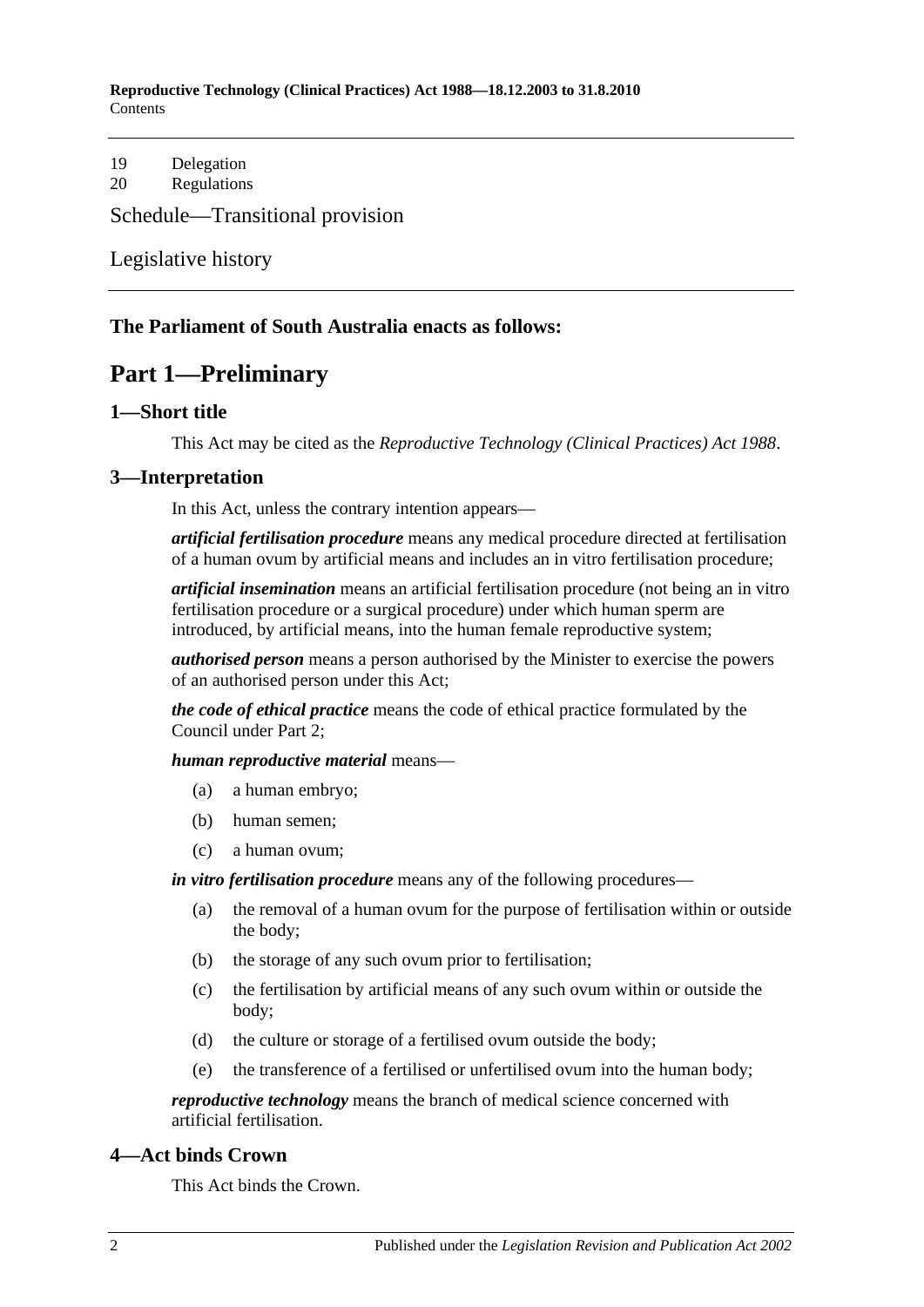## <span id="page-2-0"></span>**Part 2—The South Australian Council on Reproductive Technology**

## <span id="page-2-1"></span>**Division 1—The Council**

### <span id="page-2-2"></span>**5—Establishment of the Council**

- (1) The *South Australian Council on Reproductive Technology* is established.
- <span id="page-2-4"></span>(2) The Council consists of 11 members appointed by the Governor and of these—
	- (a) one will be nominated by the Council of the University of Adelaide; and
	- (b) one will be nominated by the Council of the Flinders University of South Australia; and
	- (c) one will be nominated by the Royal Australian College of Obstetricians and Gynaecologists; and
	- (d) one will be nominated by the Royal Australian College of General Practitioners; and
	- (e) one will be nominated by the Heads of Churches in South Australia; and
	- (f) one will be nominated by the Law Society of South Australia; and
	- (g) five will be nominated by the Minister.
- (3) When nominating a person for membership of the Council a person or body referred to in [subsection](#page-2-4) (2) must recognise that the Council should, as far as practicable, be constituted of equal numbers of men and women.
- (4) In selecting nominees for appointment to the Council the Minister will endeavour to ensure—
	- (a) that the Council has available to it from its own membership expertise in the various facets of reproductive technology; and
	- (b) that other relevant disciplines and backgrounds are adequately reflected in the Council's membership; and
	- (c) that the Council's membership is sufficiently representative of the general community; and
	- (d) that, as far as practicable, the Council is constituted of an equal number of men and women.
- (5) The Governor may, on the nomination of the body or person by whom a member was nominated, appoint a deputy to that member and the deputy may, in the absence of that member, act as a member of the Council.
- (6) The Council will elect (for a term fixed by the Council) one of its members to preside at meetings of the Council.

#### <span id="page-2-3"></span>**6—Terms of appointment**

(1) A member of the Council will be appointed for a term not exceeding three years and will, on the expiration of a term of appointment, be eligible for reappointment.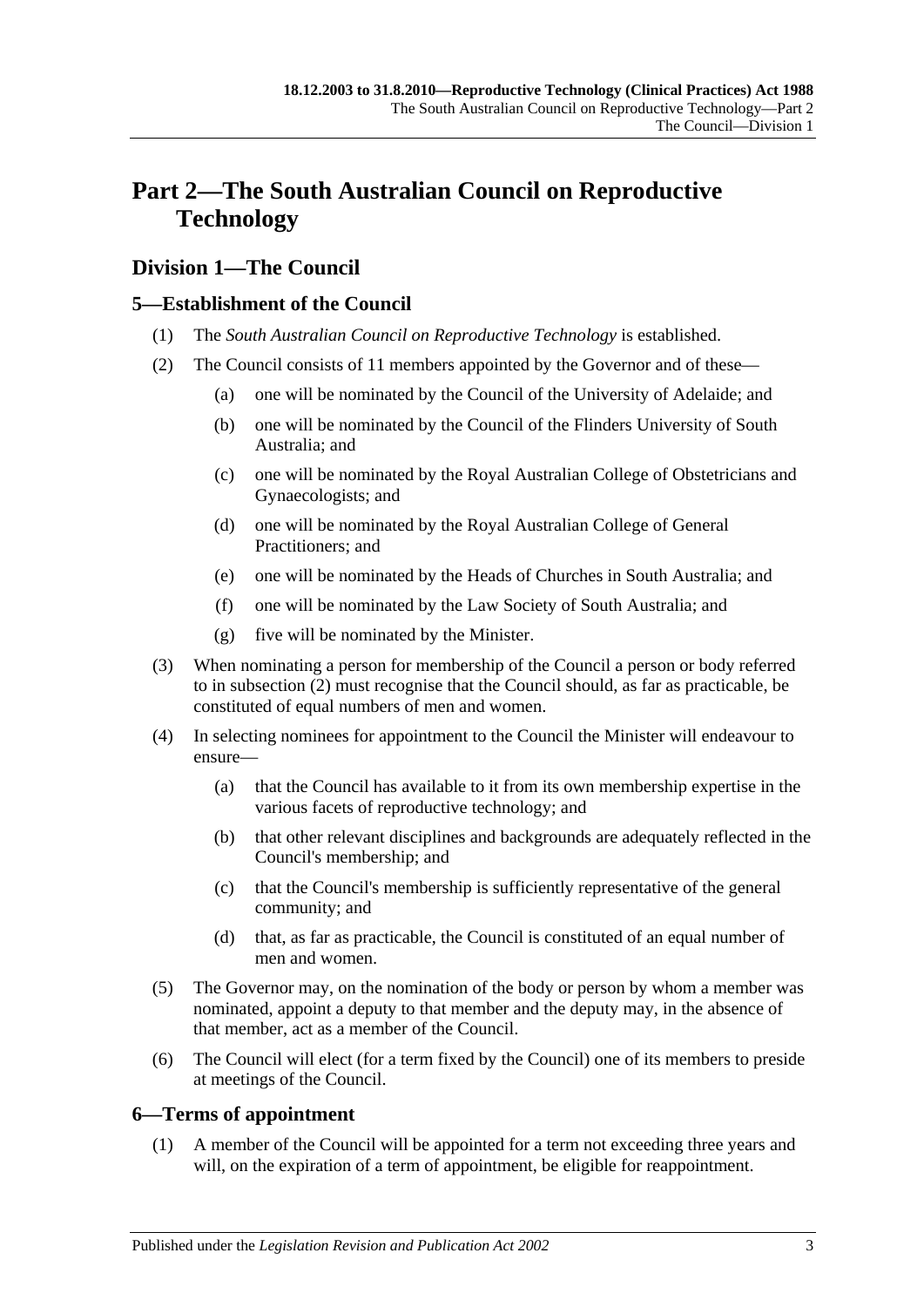- <span id="page-3-3"></span>(2) The Governor may remove a member of the Council for—
	- (a) misconduct; or
	- (b) neglect of duty; or
	- (c) incompetence; or
	- (d) mental or physical incapacity to carry out official duties satisfactorily.
- (3) The office of a member of the Council becomes vacant if the member—
	- (a) dies; or
	- (b) completes a term of office and is not reappointed; or
	- (c) resigns by written notice to the Minister; or
	- (d) is removed from office under [subsection](#page-3-3) (2).
- (4) When the office of a member becomes vacant, a person must be appointed in accordance with this Act to the vacant office.

#### <span id="page-3-0"></span>**7—Allowances and expenses**

A member of the Council will be entitled to such fees, allowances and expenses as the Governor may determine.

#### <span id="page-3-1"></span>**8—Procedure at meetings**

- (1) A meeting of the Council will be chaired by the member elected to preside or in the absence of that member by a member chosen by the members present from amongst their own number.
- (2) Subject to [subsection](#page-3-4) (3), the Council may act notwithstanding vacancies in its membership.
- <span id="page-3-4"></span>(3) Six members constitute a quorum of the Council.
- (4) Each member present at a meeting of the Council is entitled to one vote on a matter arising for decision at the meeting and, in the event of an equality of votes, the member chairing the meeting will be entitled to a second or casting vote.
- (5) Subject to this Act, the proceedings of the Council may be conducted as it thinks fit.

#### <span id="page-3-2"></span>**9—Disclosure of interest**

- (1) A member of the Council who has a direct or indirect personal or pecuniary interest in any matter before the Council must disclose the nature of the interest to the Council before, or as soon as practicable after, the matter arises for consideration. Penalty: \$2 000.
- (2) A disclosure under this section must be recorded in the minutes of the Council.
- (3) If a matter arising before the Council (other than a question of general principle) affects a member's personal or pecuniary interests directly or indirectly, the member must abstain from voting on that matter.

Penalty: \$2 000.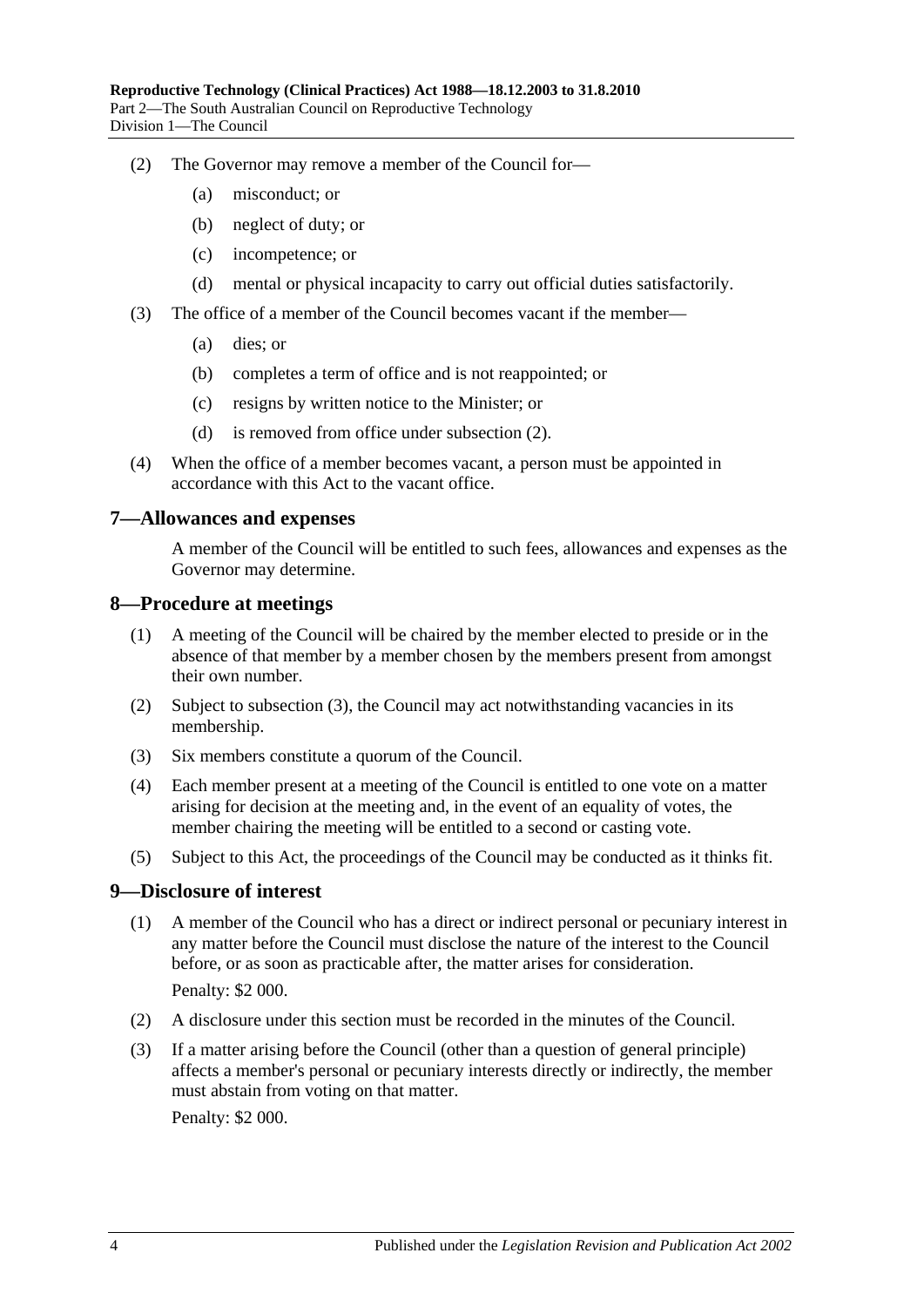## <span id="page-4-0"></span>**Division 2—The Council's functions**

### <span id="page-4-1"></span>**10—Functions of the Council**

- (1) The functions of the Council are as follows:
	- (a) to formulate, and keep under review, a code of ethical practice to govern—
		- (i) the use of artificial fertilisation procedures;
	- $(b)$
- (i) to advise the Minister on the conditions to be included in licences authorising artificial fertilisation procedures;
- (c) to carry out research into the social consequences of reproductive technology;
- (d) to promote research into the causes of human infertility (and, in doing so, to attempt to ensure that adequate attention is given to research into the causes of both female and male infertility);
- (da) to keep under review research involving human embryos;
- (e) to advise the Minister on any questions arising out of, or in relation to, reproductive technology;
- (f) to promote (by the dissemination of information and in other ways) informed public debate on the ethical and social issues that arise from reproductive technology;
- (g) to collaborate with other bodies carrying out similar functions in Australia.
- (2) The welfare of any child to be born in consequence of an artificial fertilisation procedure must be treated as of paramount importance, and accepted as a fundamental principle, in the formulation of the code of ethical practice.
- (3) The code of ethical practice must contain provisions to the following effect—
	- (a) the practice known as embryo flushing must be prohibited;
	- (b) any persons on whose behalf a human embryo is stored outside the human body must have the right to decide how the embryo is to be dealt with or disposed of and a person who has made such a decision must have (while the embryo remains in storage) the right to review the decision at intervals of no more than 12 months;
	- (c) a human embryo must not be maintained outside the human body for a period exceeding 10 years;
	- (d) the culture of a human embryo outside the human body must be prohibited beyond the stage of development at which implantation would normally occur.
- (4) For the purpose of formulating the code of ethical practice, the Council may adopt (with or without modification) codes or standards of practice adopted elsewhere.
- (5) The code of ethical practice (and any amendments to it) will be promulgated in the form of regulations.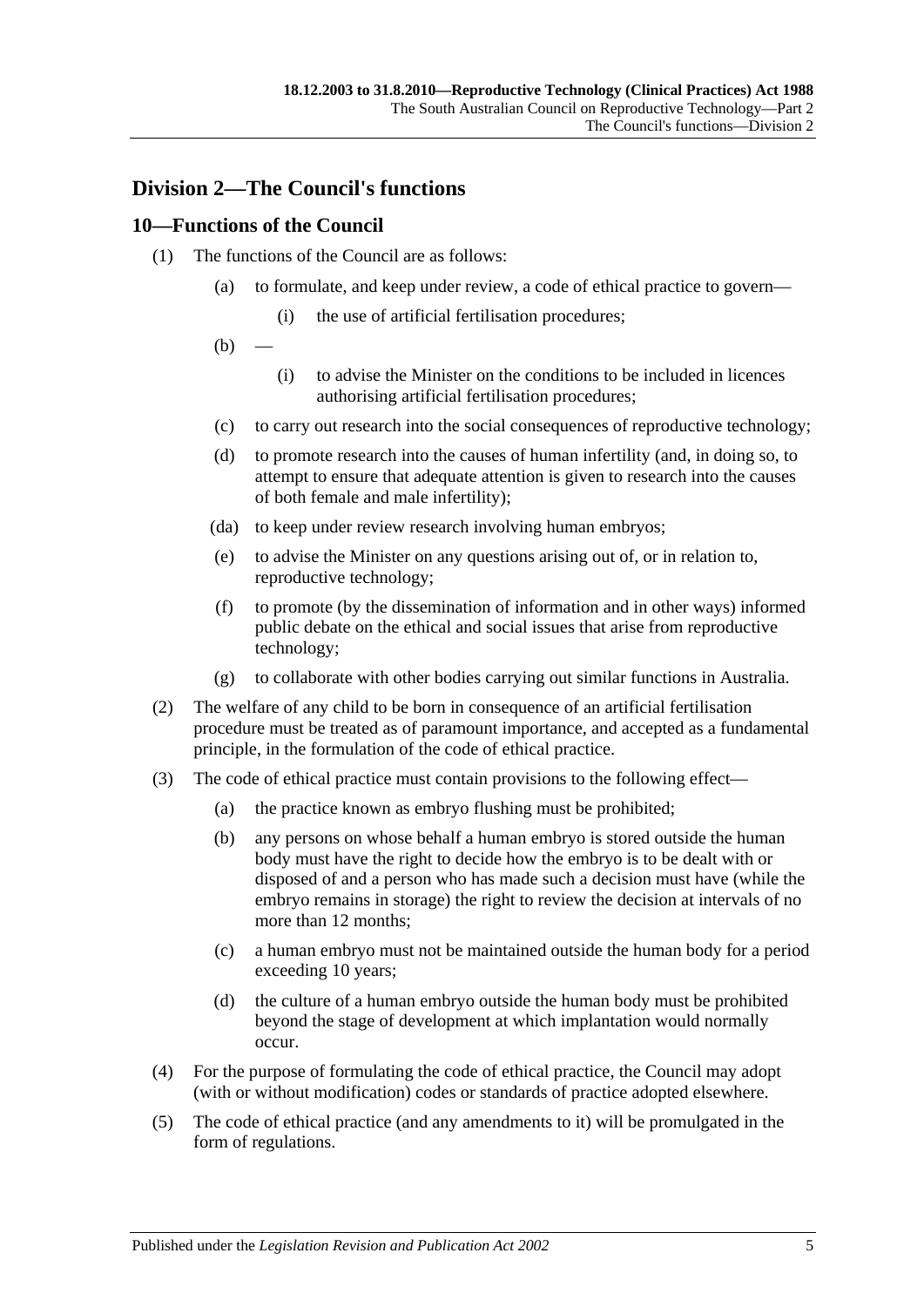#### <span id="page-5-0"></span>**11—Officers and employees**

- (1) The Council may, with the Minister's approval, employ such staff as it needs for the purposes of this Act.
- (2) The Council's staff are not members of the Public Service.
- (3) The Council may, with the approval of the Minister administering an administrative unit of the Public Service, on terms and conditions mutually arranged, make use of the services of any officer, or use any facilities or equipment, of that unit.

#### <span id="page-5-1"></span>**12—Annual report**

- (1) The Council must, by 31 March in each year, present a report to the Minister on—
	- (a) the use of reproductive technology in the State during the previous year;
	- (b) any significant developments in the techniques of reproductive technology over that period;
	- (c) any discernible social trends that became apparent over that period attributable to the use of reproductive technology;
	- (d) any other matters of importance within the sphere of the Council's responsibilities.
- (2) The Minister must, within six sitting days after receipt of a report under this section, cause copies of the report to be laid before both Houses of Parliament.

## <span id="page-5-2"></span>**Part 3—Licensing**

### <span id="page-5-3"></span>**Division 1—Requirement for licence**

#### <span id="page-5-4"></span>**13—Licence required for artificial fertilisation procedures**

- (1) Subject to [subsection](#page-6-0) (7), a person must not carry out an artificial fertilisation procedure except in pursuance of a licence granted by the Minister. Penalty: \$10 000.
- (2) The Minister must not grant a licence unless satisfied—
	- (a) that the licence is necessary to fulfil a genuine and substantial social need that cannot be adequately met by existing licensees; and
	- (b) that—
		- (i) the applicant is a fit and proper person to hold the licence; and
		- (ii) the applicant has appropriate staff and facilities for carrying out the artificial fertilisation procedures for which the licence is sought.
- <span id="page-5-5"></span>(3) A licence will be subject to—
	- (a) a condition defining the kinds of artificial fertilisation procedures authorised by the licence;
	- (b) a condition preventing the application of artificial fertilisation procedures except for the benefit of married couples in the following circumstances—
		- (i) the husband or wife (or both) appear to be infertile; or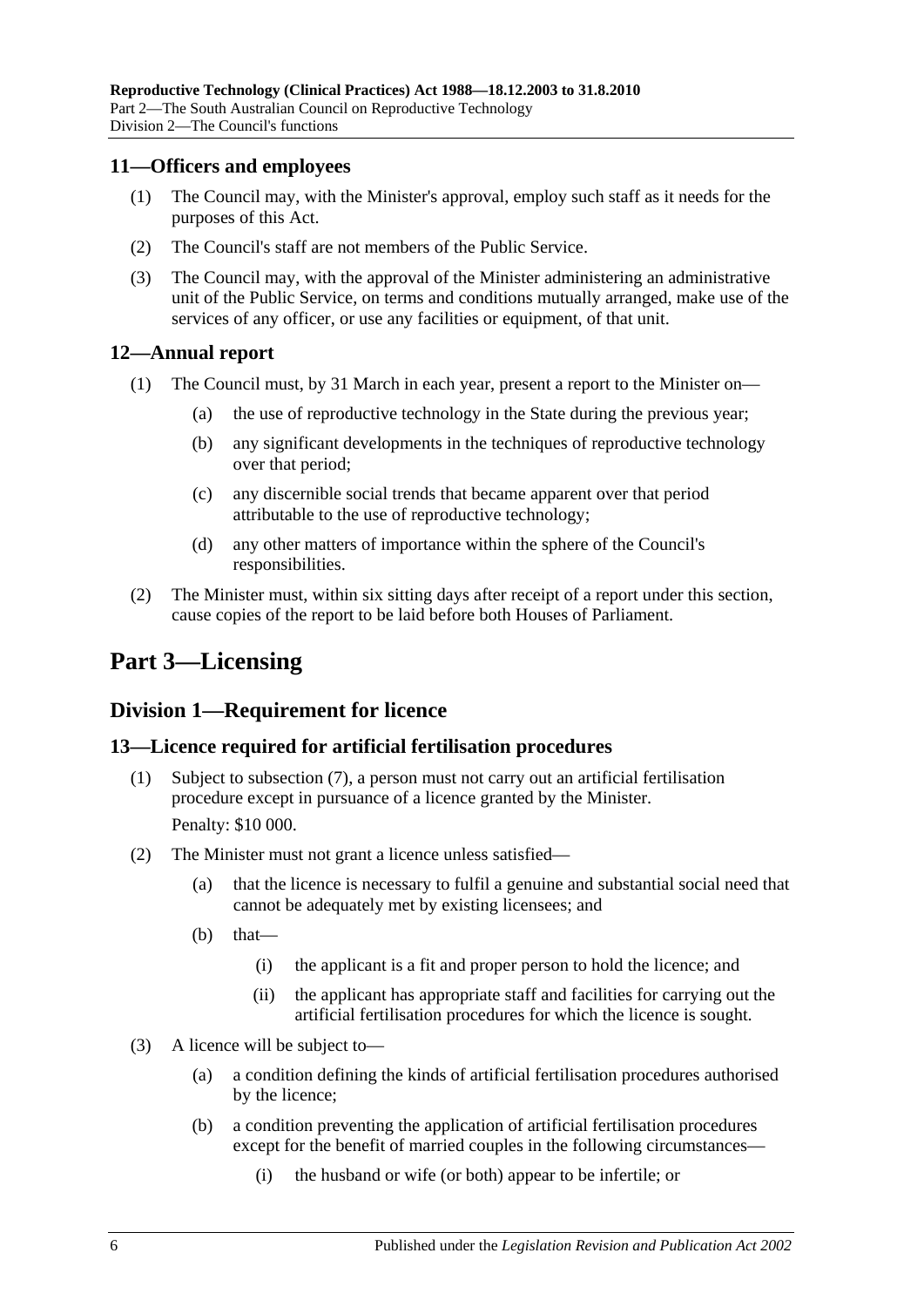- (ii) there appears to be a risk that a genetic defect would be transmitted to a child conceived naturally;
- (c) a condition requiring the licensee to ensure that the code of ethical practice is observed;
- (d) a condition requiring the licensee to keep specified records in relation to—
	- (i) artificial fertilisation procedures conducted in pursuance of the licence; and
	- (ii) the source of human reproductive material used in the procedures;
- (e) such other conditions as the Minister may, on the advice of the Council determine.
- (4) In [subsection](#page-5-5) (3)—

*married couple* includes two people who are not married but who are cohabiting as husband and wife and who—

- (a) have cohabited continuously as husband and wife for the immediately preceding five years; or
- (b) have, during the immediately preceding six years, cohabited as husband and wife, for periods aggregating at least five years.
- (5) Licence conditions—
	- $(a)$ 
		- (i) if determined at the time of grant of the licence—will be included in the licence itself;
		- (ii) if determined subsequently—will be imposed by notice in writing given personally or by post to the licensee; and
	- (b) may be varied or revoked by notice in writing given personally or by post to the licensee.
- (6) If contravention of, or non-compliance with, a condition of a licence occurs, the licensee is guilty of an offence.

Penalty: \$10 000.

- <span id="page-6-0"></span>(7) A licence is not required under this section in respect of artificial insemination if—
	- (a) it is carried out by a registered medical practitioner who—
		- (i) has submitted his or her name for registration by the Minister under this section; and
		- (ii) has made an undertaking to the Minister to observe the code of ethical practice; or
	- (b) it is carried out gratuitously,

(but this exemption does not extend to any person from whom it has been withdrawn under [subsection](#page-7-6) (8)).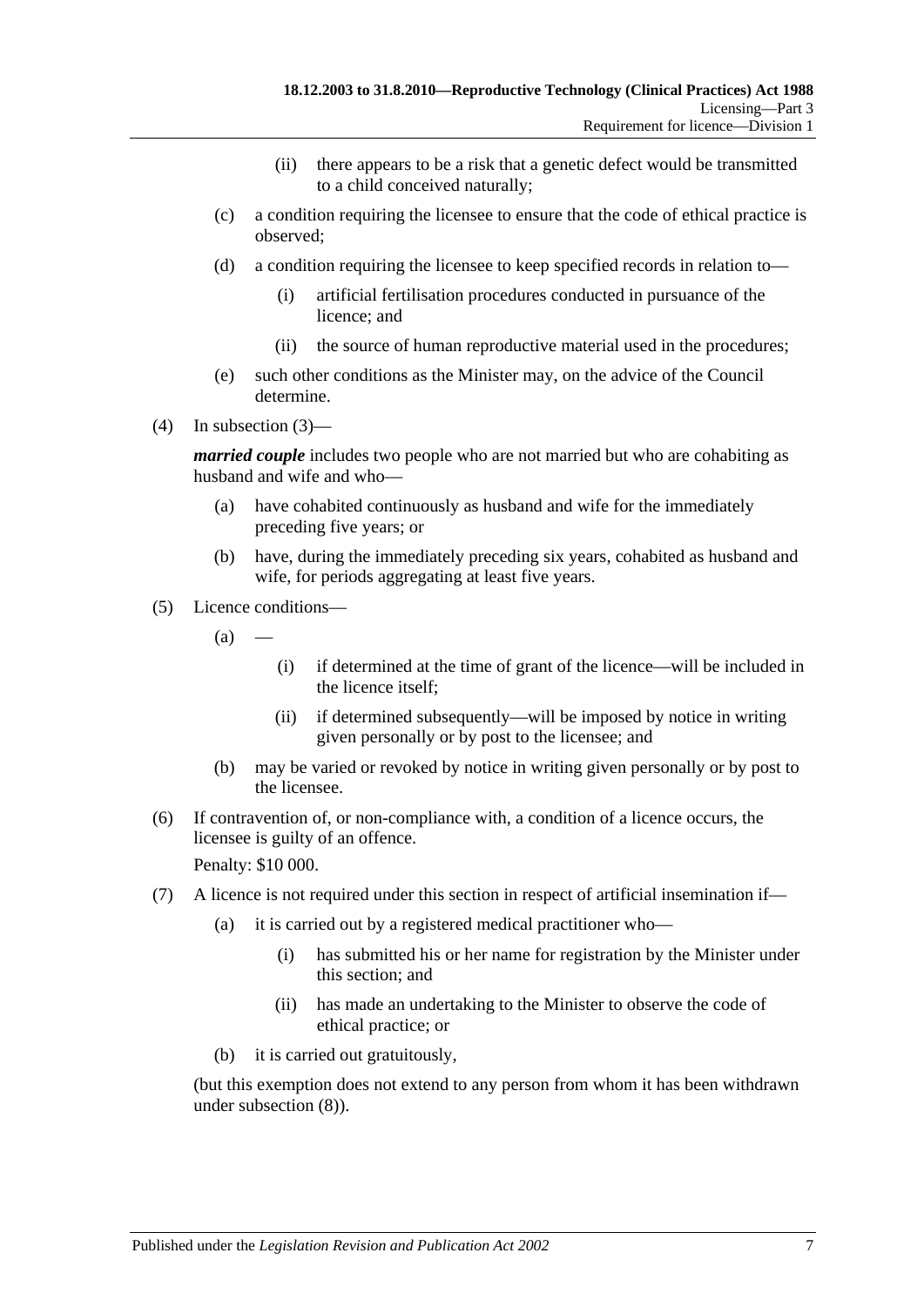<span id="page-7-6"></span>(8) If the Minister suspects on reasonable grounds a breach of the code of ethical practice by a person who is exempt from the requirement to hold a licence by virtue of [subsection](#page-6-0) (7), the Minister may, by notice in writing, withdraw the exemption from that person.

## <span id="page-7-0"></span>**Division 2—Suspension or cancellation of licence**

#### <span id="page-7-7"></span><span id="page-7-1"></span>**15—Suspension or cancellation of licence**

- (1) The Minister may, if satisfied that contravention of, or non-compliance with, a condition of a licence granted by the Minister has occurred, suspend or cancel the licence.
- (2) A licensee must be given a reasonable opportunity to make submissions in relation to the matter before action is taken under [subsection](#page-7-7) (1).

## <span id="page-7-2"></span>**Division 3—Appeal**

#### <span id="page-7-3"></span>**16—Appeals**

- (1) An appeal lies to the Supreme Court against—
	- (a) a refusal by the Minister to grant a licence authorising artificial fertilisation procedures;
	- (b) a decision by the Minister to impose a particular licence condition;
	- (c) a decision by the Minister to suspend or cancel a licence;
	- (d) a decision by the Minister to withdraw an exemption permitting artificial insemination without a licence.
- (2) Subject to any contrary order of the Supreme Court, an appeal cannot be commenced after one month from the day on which the appellant receives notice of the decision against which the appeal lies.
- (3) On an appeal, the Supreme Court may—
	- (a) annul, vary or reverse the decision subject to the appeal; and
	- (b) make any consequential or ancillary orders.

## <span id="page-7-4"></span>**Part 4—Miscellaneous**

#### <span id="page-7-5"></span>**17—Powers of authorised persons**

- (1) An authorised person may at any reasonable time—
	- (a) enter and inspect any premises on which artificial fertilisation procedures are carried out; and
	- (b) inspect any equipment on the premises; and
	- (c) put questions to any person on the premises; and
	- (d) require any person who is apparently in a position to do so, to produce records relating to artificial fertilisation procedures; and
	- (e) examine those records and take extracts from, or make copies of, any of them.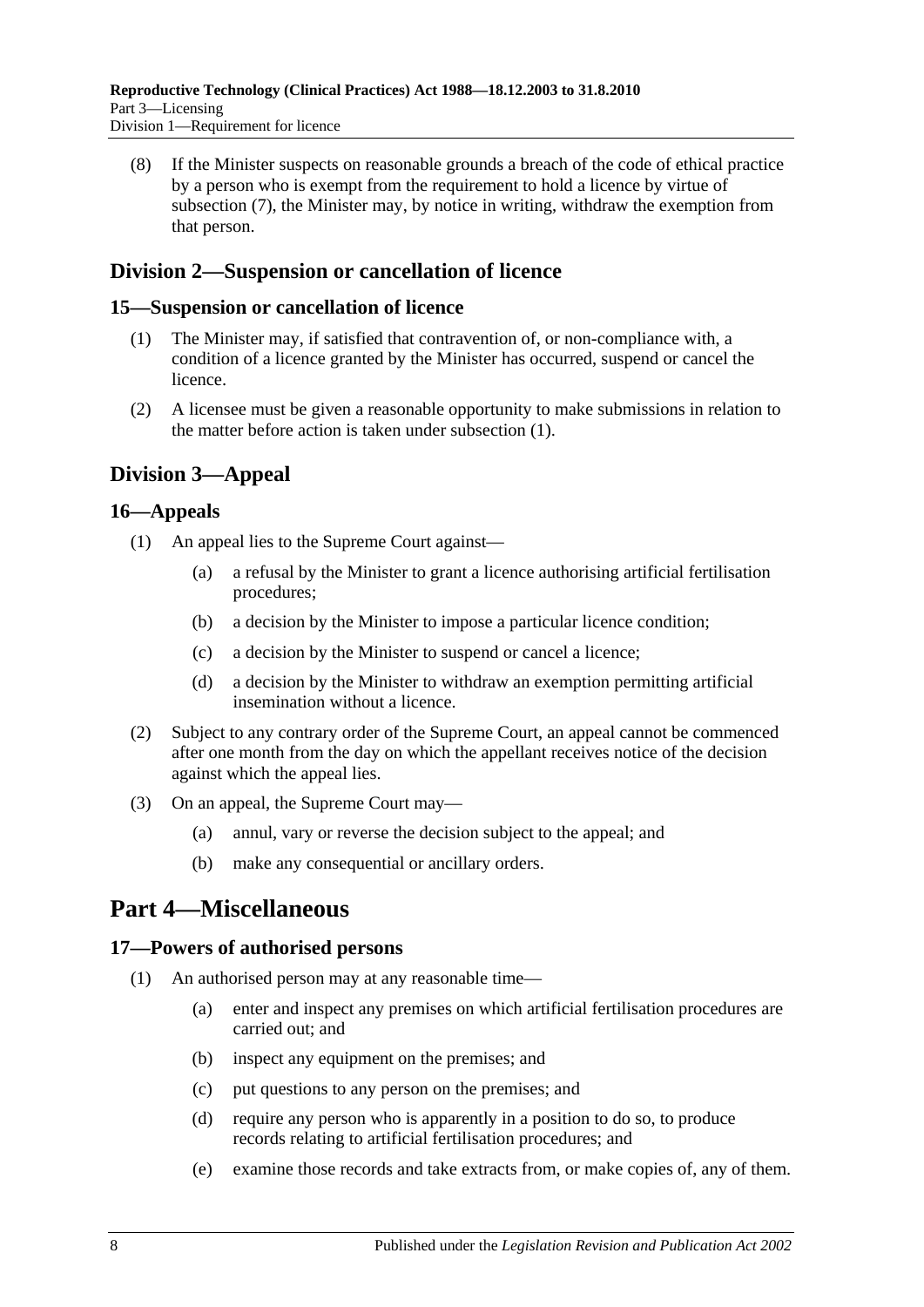- (2) A person who—
	- (a) obstructs an authorised person acting in the exercise of a power conferred by this section; or
	- (b) fails to answer an authorised person's questions to the best of his or her information and belief; or
	- (c) being in a position to produce records fails to do so when required by an authorised person,

is guilty of an offence.

Penalty: \$2 000.

(3) Confidential information may be disclosed to an authorised person under this section without breach of any principle of professional ethics.

#### <span id="page-8-0"></span>**18—Confidentiality**

- (1) A person must not disclose the identity of a donor of human reproductive material except—
	- (a) in the administration of this Act; or
	- (b) in order to carry out an artificial fertilisation procedure; or
	- (c) with the consent (given in the prescribed manner) of the donor of the material.

Penalty: \$5 000 or imprisonment for six months.

- (2) A person must not divulge any other confidential information obtained (whether by that person or some other person) in the administration of this Act or for the purpose, or in the course, of carrying out an artificial fertilisation procedure except—
	- (a) in the administration of this Act or in order to carry out that procedure; or
	- (b) as may be permitted or required by the code of ethical practice.

Penalty: \$5 000 or imprisonment for six months.

#### <span id="page-8-1"></span>**19—Delegation**

- (1) The Minister may delegate a power or function vested in or conferred on the Minister by or under this Act—
	- (a) to a particular person or body; or
	- (b) to the person for the time being holding or acting in a particular office or position.
- (2) A power or function delegated under this section may, if the instrument of delegation so provides, be further delegated.
- (3) A delegation—
	- (a) may be absolute or conditional; and
	- (b) does not derogate from the power of the delegator to act in a matter; and
	- (c) is revocable at will by the delegator.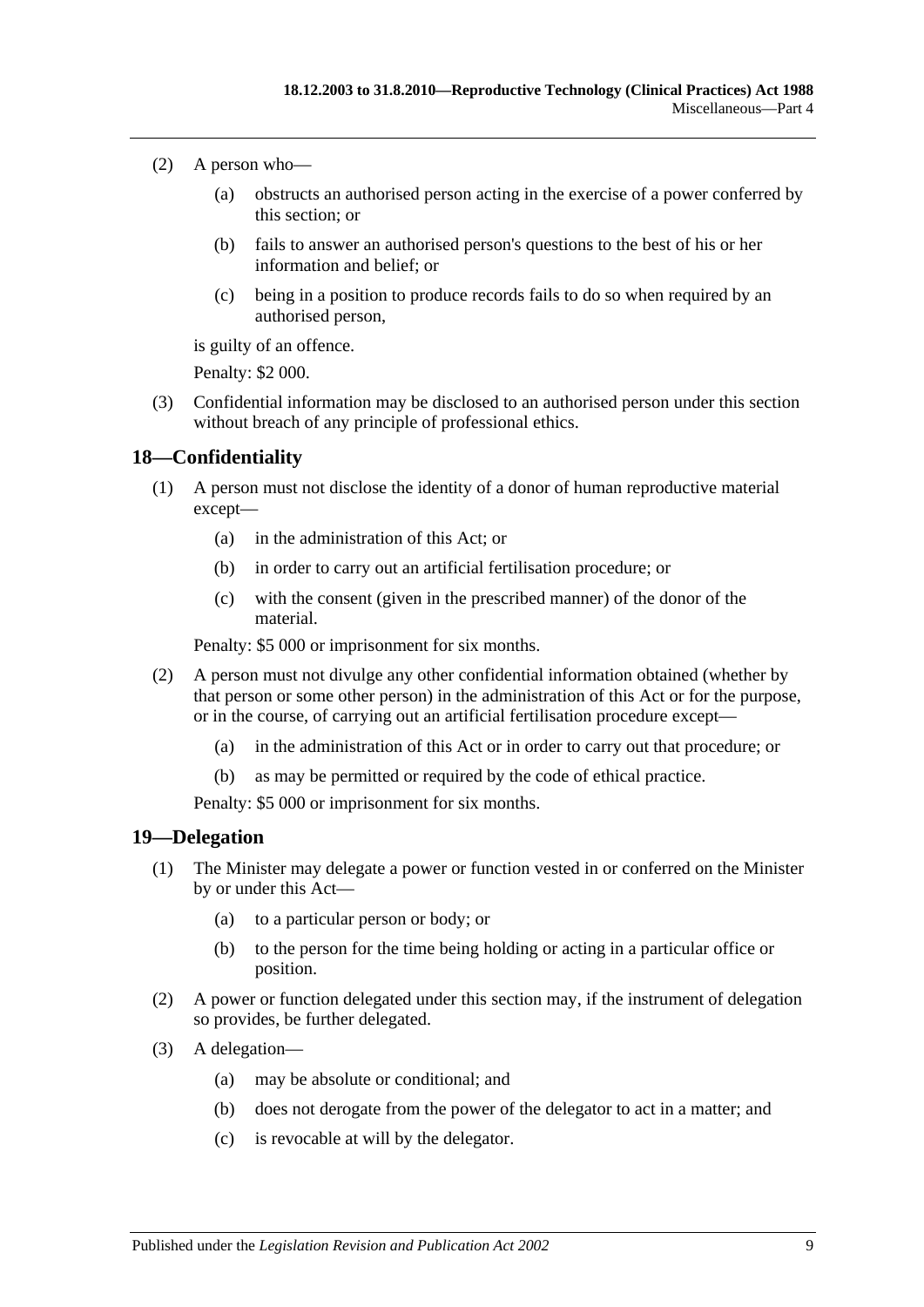#### <span id="page-9-2"></span><span id="page-9-0"></span>**20—Regulations**

- (1) The Governor may make such regulations as are contemplated by this Act or as are necessary or expedient for the purposes of this Act.
- (2) Without limiting the generality of [subsection](#page-9-2) (1), those regulations may—
	- (a) prescribe forms of consent for the purposes of this Act;
	- (b) require licensees to furnish periodic returns of information;
	- (c) impose penalties (not exceeding \$2 000) for breach of, or non-compliance with, a regulation.
- (3) A regulation may incorporate, or operate by reference to, any code or standard (as in force at the date of the regulation, or as in force from time to time) prepared or approved by a body or authority referred to in the regulation.
- (4) Regulations under this Act (including a regulation promulgating the code of ethical practice or any amendments to it) will take effect as follows—
	- (a) if the regulation has lain before both Houses of Parliament for 14 sitting days and a notice of disallowance has not been given in either House during that period the regulation will take effect at the expiration of that period;
	- (b) if notice of disallowance has been given in either House during that period but the regulation has not been disallowed, the regulation will take effect when the motion for disallowance is defeated or lapses or, if such a notice has been given in both Houses, when both motions have been defeated or have lapsed or one motion has been defeated and the other motion has lapsed.

## <span id="page-9-1"></span>**Schedule—Transitional provision**

- <span id="page-9-3"></span>(1) On the commencement of this Act a licence to carry out in vitro fertilisation procedures must be granted—
	- (a) to the University of Adelaide and the Queen Elizabeth Hospital in relation to the in vitro fertilisation programme conducted at the Queen Elizabeth Hospital;
	- (b) to the Flinders University of South Australia and the Flinders Medical Centre in relation to the in vitro fertilisation programme conducted at the Flinders Medical Centre;
	- (c) to Repromed Pty. Ltd. in relation to the in vitro fertilisation programme conducted at the Wakefield Memorial Hospital.
- <span id="page-9-4"></span>(2) The Minister may impose conditions in relation to a licence granted under [subclause](#page-9-3) (1).
- (3) A condition may be imposed under [subclause](#page-9-4) (2) by giving the licensee written notice of the condition.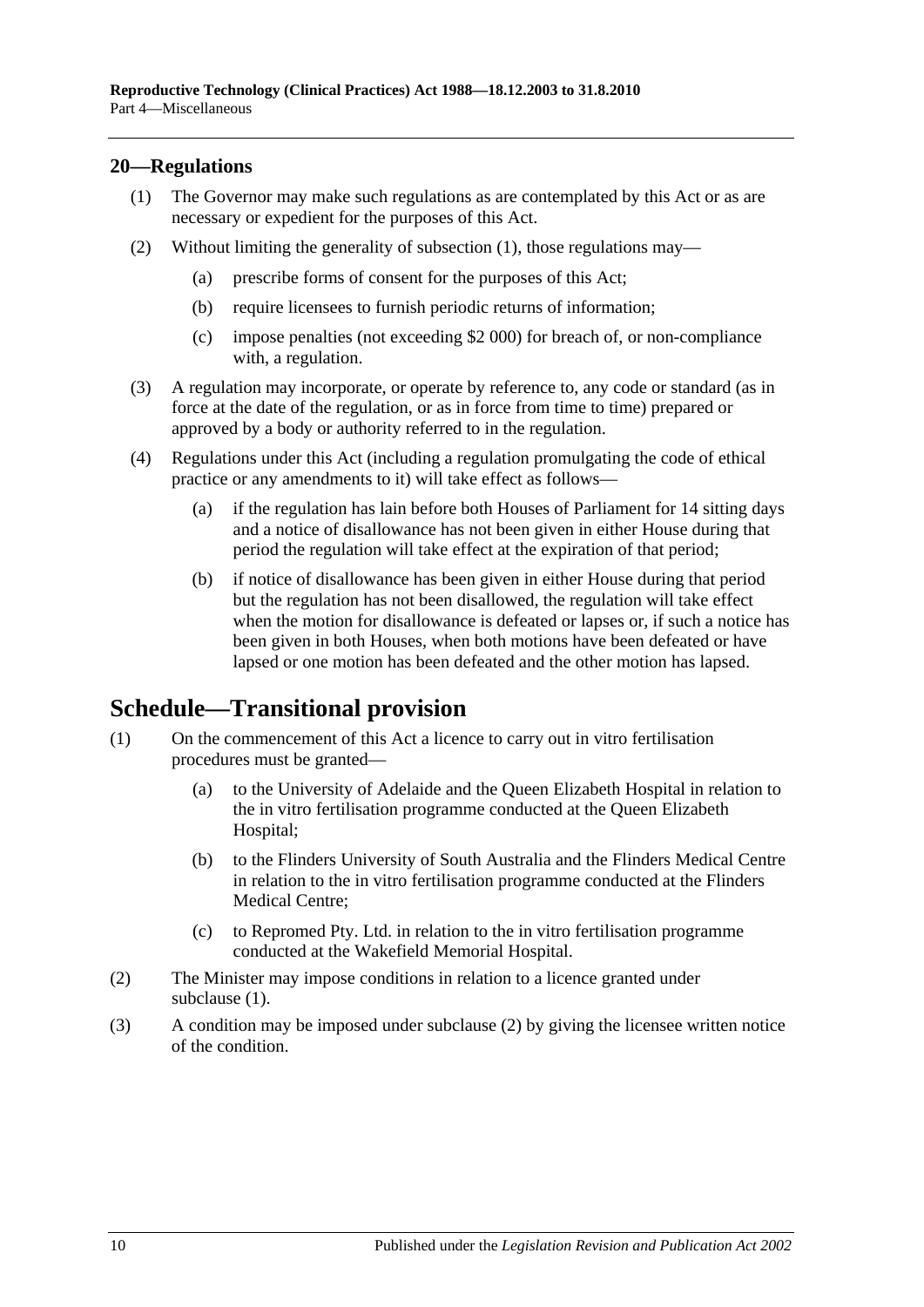# <span id="page-10-0"></span>**Legislative history**

### **Notes**

- Amendments of this version that are uncommenced are not incorporated into the text.
- Please note—References in the legislation to other legislation or instruments or to titles of bodies or offices are not automatically updated as part of the program for the revision and publication of legislation and therefore may be obsolete.
- Earlier versions of this Act (historical versions) are listed at the end of the legislative history.
- For further information relating to the Act and subordinate legislation made under the Act see the Index of South Australian Statutes or www.legislation.sa.gov.au.

## **Formerly**

*Reproductive Technology Act 1988*

## **Principal Act and amendments**

New entries appear in bold.

| Year No |     | Title                                                                                              | Assent    | Commencement                                                                                                                                                                                            |
|---------|-----|----------------------------------------------------------------------------------------------------|-----------|---------------------------------------------------------------------------------------------------------------------------------------------------------------------------------------------------------|
| 1988    | 10  | Reproductive Technology Act 1988                                                                   | 10.3.1988 | 1.4.1988 ( <i>Gazette 31.3.1988 p765</i> ) except<br>ss 14(1), 14(2)(a), (b) & (d), 14(3) &<br>14(4)-31.7.1989 (Gazette 20.7.1989<br>$p116$ ) and except s 14(2)(c)-1.8.1996<br>(Gazette 1.8.1996 p223) |
| 2000    | -34 | South Australian Health Commission 6.7.2000<br>(Administrative Arrangements)<br>Amendment Act 2000 |           | Sch 1 (cl 15)-6.7.2000 (Gazette<br>6.7.2000 p5                                                                                                                                                          |
| 2003    | 18  | Research Involving Human Embryos<br>Act 2003                                                       | 19.6.2003 | Sch (cll 2-8)-18.12.2003 (Gazette<br>18.12.2003 p4526)                                                                                                                                                  |
| 2009    | 43  | Reproductive Technology (Clinical<br>Practices) (Miscellaneous)<br>Amendment Act 2009              | 1.10.2009 | Pt 2 (ss 4—14) & Sch 1 (Pt 2)—1.9.2010<br>(Gazette 1.7.2010 p3338)                                                                                                                                      |
| 2009    | 64  | Statutes Amendment (Surrogacy) Act 26.11.2009<br>2009                                              |           | Pt 4 (ss 19 & 20)—26.11.2010: s 2                                                                                                                                                                       |

## **Provisions amended**

New entries appear in bold.

Entries that relate to provisions that have been deleted appear in italics.

| Provision       | How varied                                                     | Commencement |
|-----------------|----------------------------------------------------------------|--------------|
| Pt <sub>1</sub> |                                                                |              |
| s 1             | substituted by 18/2003 Sch cl 2                                | 18.12.2003   |
| s <sub>2</sub>  | omitted under Legislation Revision and<br>Publication Act 2002 | 18.12.2003   |
| $\rm s$ 3       |                                                                |              |